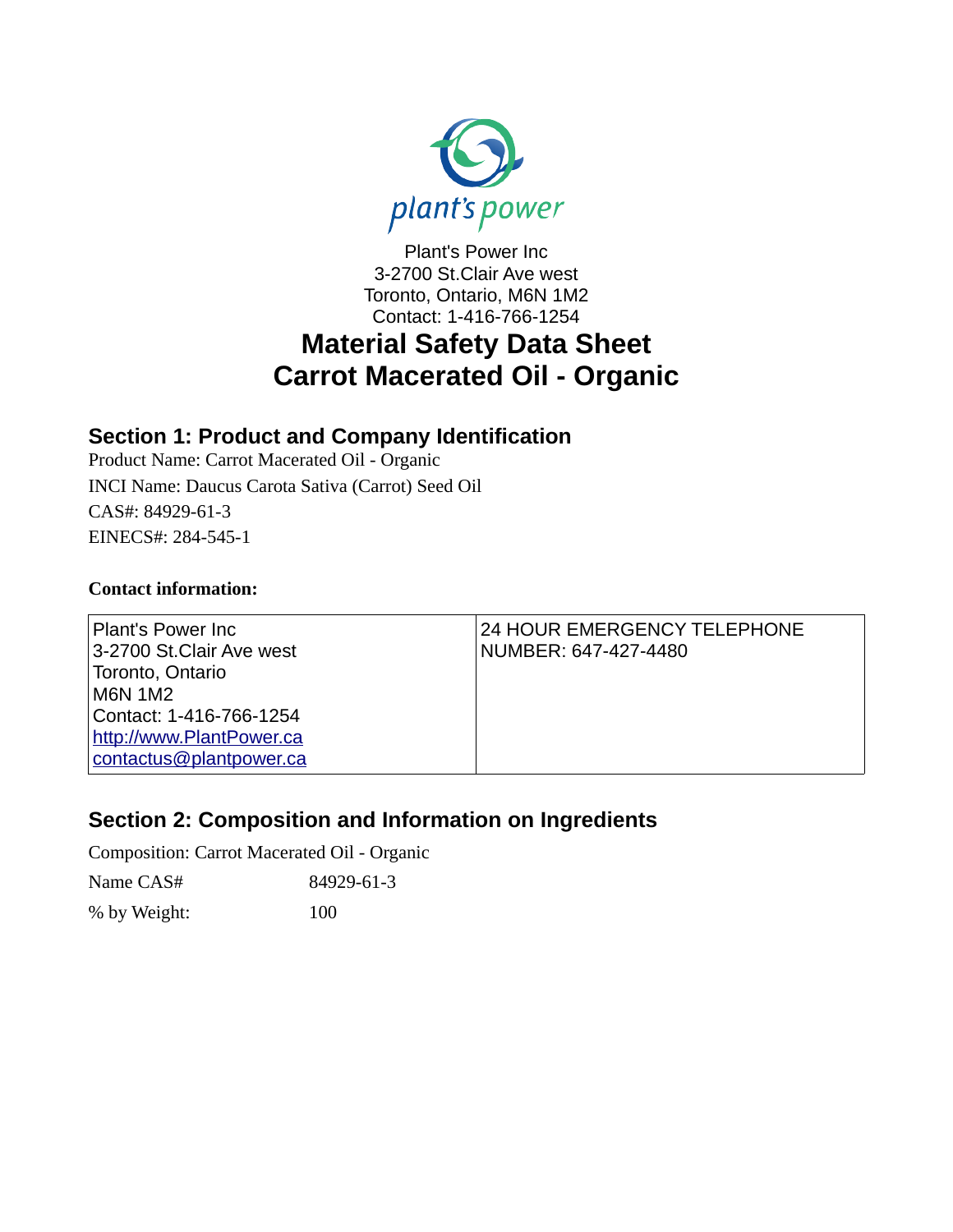### **Section 3: Hazards Identification**

| Label elements:    | Labelling according to Regulation (EC) No 1272/2008 |
|--------------------|-----------------------------------------------------|
| Hazard pictograms: | Void                                                |
| Signal word:       | Void                                                |

#### **Section 4: First Aid Measures**

| <b>Eye Contact:</b>                                          | Check for and remove any contact lenses. Immediately flush eyes with running<br>water for at least 15 minutes, keeping eyelids open. Cold water may be used. Do<br>not use an eye ointment. Seek medical attention.                                                          |
|--------------------------------------------------------------|------------------------------------------------------------------------------------------------------------------------------------------------------------------------------------------------------------------------------------------------------------------------------|
| <b>Skin Contact:</b><br>Serious Skin Contact: Not available. | No known effect on skin contact, rinse with water for a few minutes                                                                                                                                                                                                          |
| Inhalation:                                                  | Allow the victim to rest in a well ventilated area. Seek immediate medical<br>attention.                                                                                                                                                                                     |
| Serious Inhalation:                                          | Evacuate the victim to a safe area as soon as possible. Loosen tight clothing such<br>as a collar, tie, belt or waistband. If breathing is difficult, administer oxygen. If<br>the victim is not breathing, perform mouth-to-mouth resuscitation. Seek medical<br>attention. |
| Ingestion:                                                   | Do not induce vomiting. Loosen tight clothing such as a collar, tie, belt or<br>waistband. If the victim is not breathing, performmouth-to-mouth resuscitation.<br>Seek immediate medical attention.                                                                         |
| Serious Ingestion:                                           | Not available.                                                                                                                                                                                                                                                               |

### **Section 5: Fire and Explosion Data**

| <b>Extinguishing Media:</b>             | Dry Chemical, Carbon Dioxide, Foam                                                                                                                                                                                                                                                                                                                                                                                                                     |
|-----------------------------------------|--------------------------------------------------------------------------------------------------------------------------------------------------------------------------------------------------------------------------------------------------------------------------------------------------------------------------------------------------------------------------------------------------------------------------------------------------------|
| Unsuitable Media:                       | Water (except to cool containers)                                                                                                                                                                                                                                                                                                                                                                                                                      |
| <b>Special Firefighting Procedures:</b> | Fire fighters should wear positive pressure self-contained<br>breathing apparatus. Toxic vapors may be released. Cool<br>containers exposed to flame with water. Spray extinguishing<br>media directly into base of fire.<br>Fire fighters should wear positive pressure self-contained<br>breathing apparatus. Toxic vapors may be released. Cool<br>containers exposed to flame with water. Spray extinguishing<br>media directly into base of fire. |

Unusual Fire & Explosion Hazards: None known

| <b>Hazardous Decomposition</b> |            |
|--------------------------------|------------|
| Materials:                     | None known |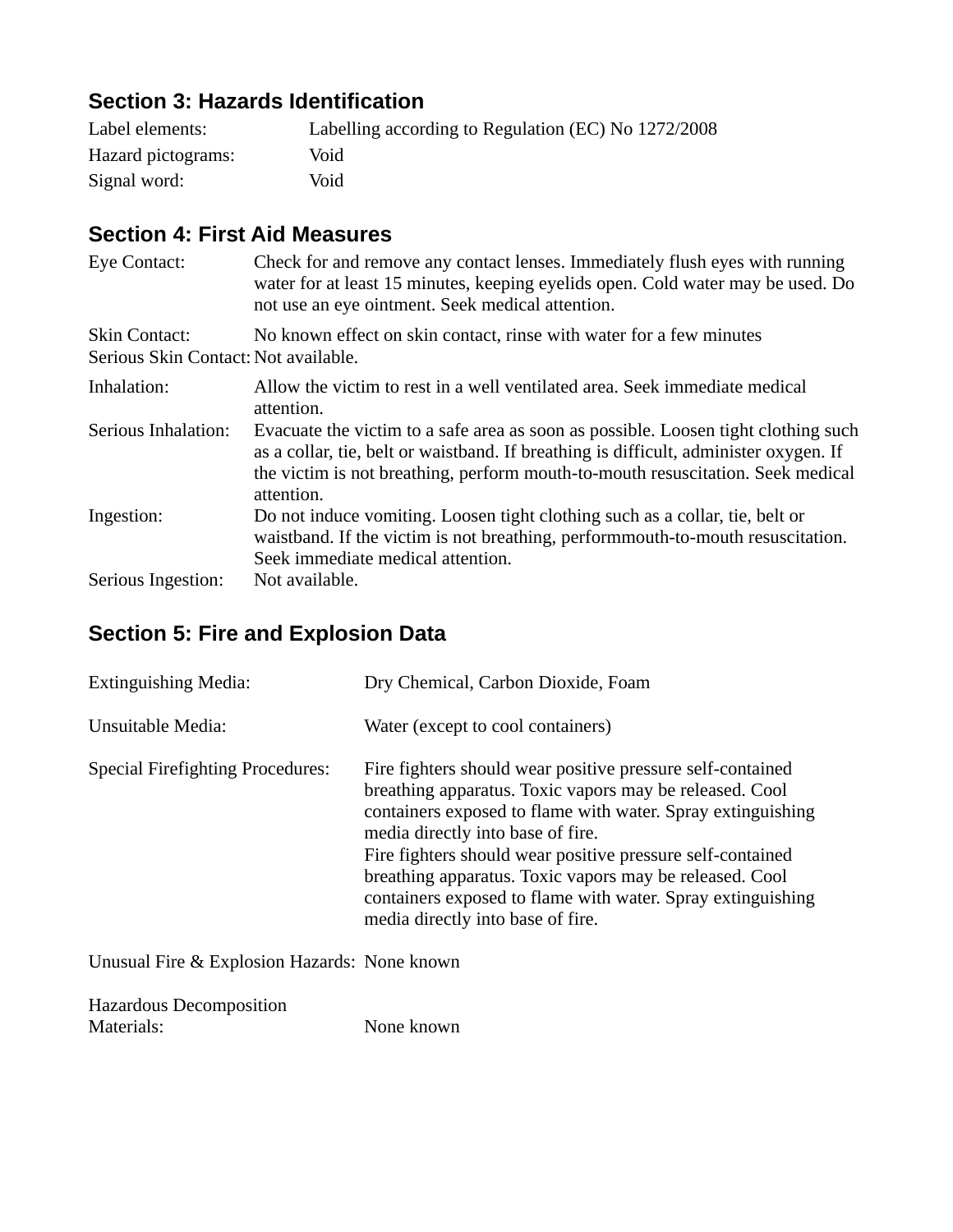### **Section 6: Accidental Release Measures**

| <b>Personal Protection:</b> | Avoid ingestion                                                                                                                                                                                                                                                                                                    |
|-----------------------------|--------------------------------------------------------------------------------------------------------------------------------------------------------------------------------------------------------------------------------------------------------------------------------------------------------------------|
|                             | Follow good industrial practice as to housekeeping, personal hygiene and<br>avoidance of prolonged or repeated contact with the skin or eyes.<br>Wear eye protection, gloves and aprons. Ventilate area well or wear<br>approved respirators.                                                                      |
| Methods for Cleaning Up:    | Eliminate all sources of ignition<br>Ventilate area or wear approved respirators<br>Prevent liquid from entering sewers<br>Small spills can be wiped up with paper rags (place in closed metal waste<br>container)<br>Large spills can be absorbed onto non-flammable absorbent.<br>Wash area with soap and water. |

## **Section 7: Handling and Storage**

| <b>Handling</b> |                                                                                                                                                                                                                                                                  |
|-----------------|------------------------------------------------------------------------------------------------------------------------------------------------------------------------------------------------------------------------------------------------------------------|
| Safe Handling:  | Avoid ingestion<br>Follow good industrial practice as to housekeeping, personal hygiene and<br>avoidance of prolonged or repeated contact with the skin or eyes.<br>Wear eye protection, gloves and aprons. Ventilate area well or wear<br>approved respirators. |
| Storage         |                                                                                                                                                                                                                                                                  |

| Requirements for Storage |                                                          |
|--------------------------|----------------------------------------------------------|
| Areas and Containers:    | Store in an area that is cool, dry, and well-ventilated. |

# **Section 8: Exposure Controls/Personal Protection**

| Threshold Limit Value:         | Not established                                                                                                                                                                                                                                                                                                                                                                                                                                                                                                                               |
|--------------------------------|-----------------------------------------------------------------------------------------------------------------------------------------------------------------------------------------------------------------------------------------------------------------------------------------------------------------------------------------------------------------------------------------------------------------------------------------------------------------------------------------------------------------------------------------------|
| <b>OSHA Permissible Limit:</b> | Not established                                                                                                                                                                                                                                                                                                                                                                                                                                                                                                                               |
| <b>Engineering Controls:</b>   | Provide adequate ventilation. Safety showers and eye wash<br>stations should be located near work areas.                                                                                                                                                                                                                                                                                                                                                                                                                                      |
| <b>Work Practice Controls:</b> | Personal hygiene is an important work practice exposure control<br>measure and the following general measures should be taken<br>when working with or handling this material:<br>(1) Do not store, use, and/or consume foods, beverages, tobacco<br>products, or cosmetics in areas where this material is stored.<br>(2) Wash hands and face carefully before eating, drinking, using<br>tobacco, applying cosmetics, or using the toilet.<br>(3) Wash exposed skin promptly to remove accidental splashes or<br>contact with this material. |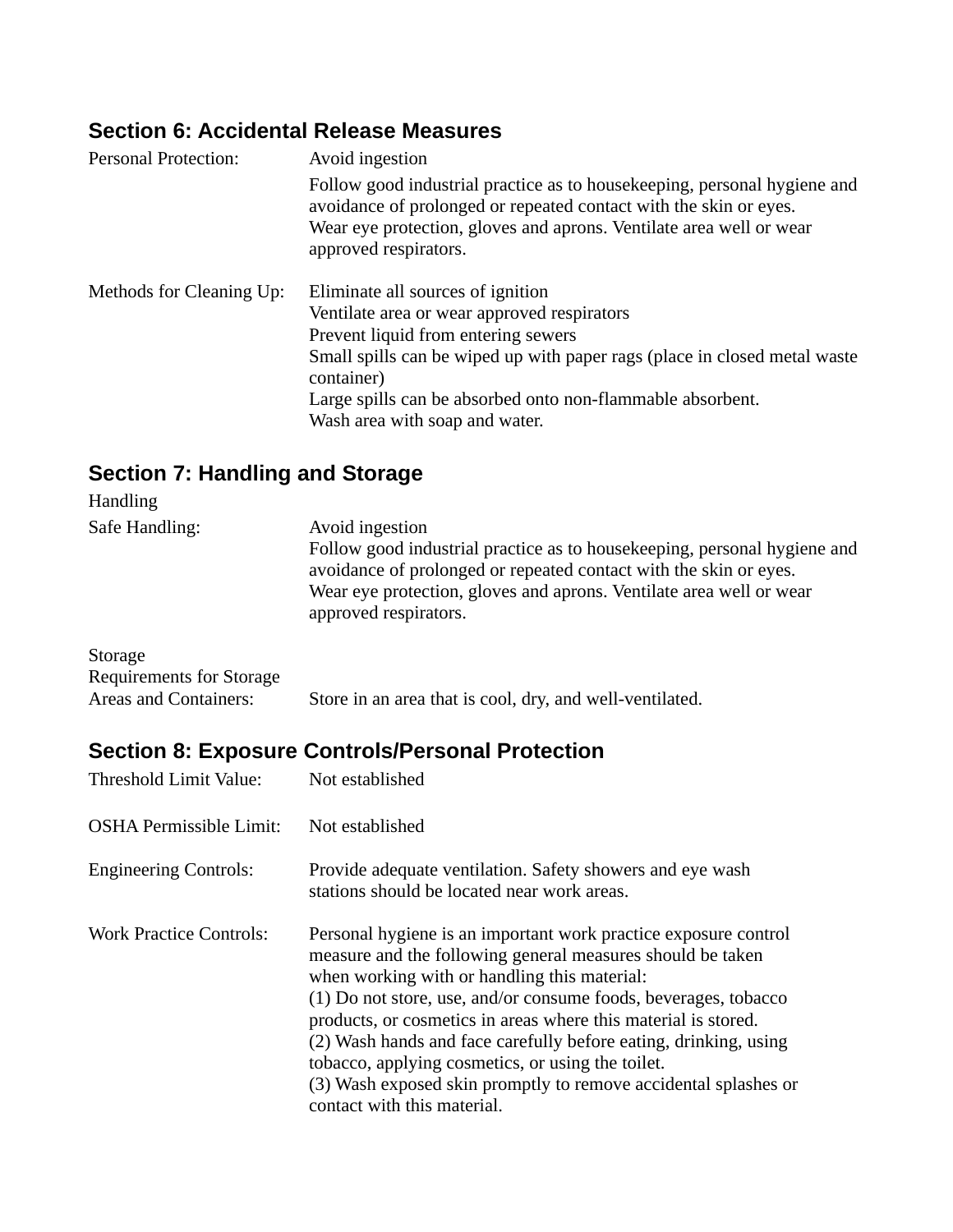| Respiratory:<br>Ventilation: | Avoid casual breathing of vapors<br>Local, mechanical exhaust in recommended |
|------------------------------|------------------------------------------------------------------------------|
| Eye:                         | OSHA approved safety glasses                                                 |
| Skin:                        | Wear gloves and clothing to avoid skin contact                               |

## **Section 9: Physical and Chemical Properties**

| <b>Physical State:</b>   | Liquid, Oil                          |
|--------------------------|--------------------------------------|
| Color:                   | Clear pale yellow to amber           |
| Odor:                    | Characteristic of carrot, herbaceous |
| Vapor Pressure (mm Hg.): | Not available                        |
| <b>Flash Point:</b>      | >100°C NFT 60-103CC                  |
| <b>Boiling Point:</b>    | Not available                        |
| <b>Melting Point:</b>    | N/A                                  |
| <b>Specific Gravity:</b> | $0.910 - 0.930$                      |
| <b>Optical Rotation:</b> | Not available                        |
| Solubility in Water:     | Insoluble                            |
|                          |                                      |

## **Section 10: Stability and Reactivity Data**

| Stability:                               | This material is stable under normal conditions                                                                       |
|------------------------------------------|-----------------------------------------------------------------------------------------------------------------------|
| Incompatibility                          |                                                                                                                       |
| (Materials to Avoid):                    | Avoid contact with strong oxidizing agents and avoid hot work and<br>sources of ignition on or near empty containers. |
| Conditions to Avoid:                     | Avoid contact with sparks, flame and heat.                                                                            |
| Hazardous Decomposition or               |                                                                                                                       |
| Byproducts:                              | CO, CO2, smoke and unidentified organic compounds may be formed<br>during combustion.                                 |
| Hazardous Polymerization: Will Not Occur |                                                                                                                       |

## **Section 11: Toxicological Information**

| <b>CAUTION:</b>         | Liquid may be irritating to eyes and skin.         |
|-------------------------|----------------------------------------------------|
| <b>ACGIH TLV:</b>       | None established                                   |
| <b>OSHA PEL:</b>        | None established                                   |
| Carcinogenicity:        | NTP Monograph: None established                    |
|                         | IARC Monograph: None established                   |
|                         | Acute Toxicity Data: Oral LD50: > 5000 mg/kg [Rat] |
|                         | Dermal LD50: > 5000 mg/kg [Rabbit]                 |
| <b>Inhalation LC50:</b> | None established                                   |
| Irritancy:              | Not Available                                      |
| Sensitization:          | Not Available                                      |
| Phototoxicity:          | Not Available                                      |